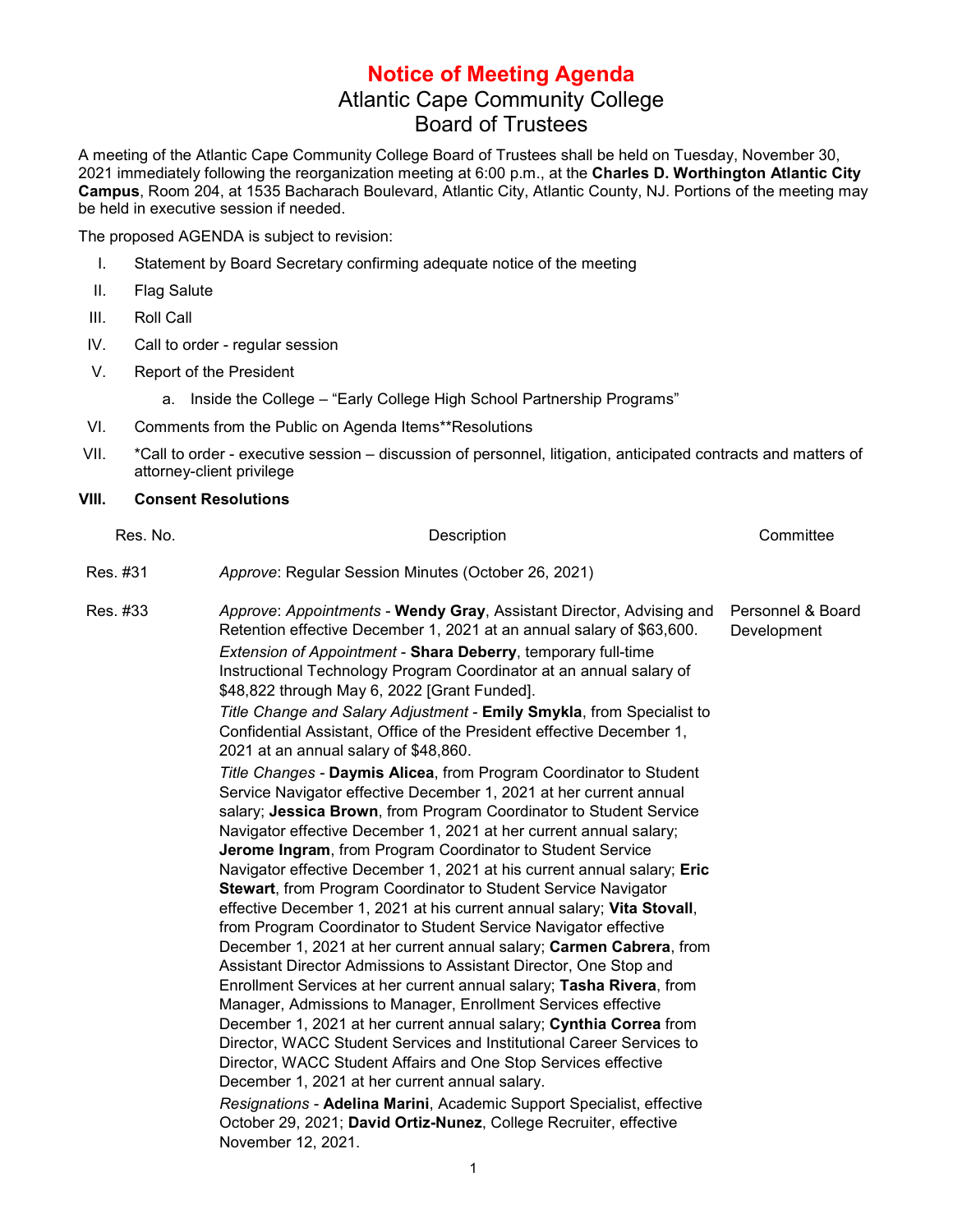| Res. No.                    | Description                                                                                                                                                                                                                                                                                                                                                                                                                                                                                                                                                                                                                                                                                                                                                                                                                                                                                                                                                                                                                                                                                                                                                                                                                                                                                                                                                                                                                                                                                                                                                                                                                                                                                                                                                                                                                                                                                                                                                                                                                    | Committee                            |  |  |
|-----------------------------|--------------------------------------------------------------------------------------------------------------------------------------------------------------------------------------------------------------------------------------------------------------------------------------------------------------------------------------------------------------------------------------------------------------------------------------------------------------------------------------------------------------------------------------------------------------------------------------------------------------------------------------------------------------------------------------------------------------------------------------------------------------------------------------------------------------------------------------------------------------------------------------------------------------------------------------------------------------------------------------------------------------------------------------------------------------------------------------------------------------------------------------------------------------------------------------------------------------------------------------------------------------------------------------------------------------------------------------------------------------------------------------------------------------------------------------------------------------------------------------------------------------------------------------------------------------------------------------------------------------------------------------------------------------------------------------------------------------------------------------------------------------------------------------------------------------------------------------------------------------------------------------------------------------------------------------------------------------------------------------------------------------------------------|--------------------------------------|--|--|
| Res. #40                    | Approve: termination of the Office Systems Technology, A.A.S.<br>degree effective Spring 2022.                                                                                                                                                                                                                                                                                                                                                                                                                                                                                                                                                                                                                                                                                                                                                                                                                                                                                                                                                                                                                                                                                                                                                                                                                                                                                                                                                                                                                                                                                                                                                                                                                                                                                                                                                                                                                                                                                                                                 | Academic &<br><b>Student Affairs</b> |  |  |
| Res. #34                    | Approve: Bid 1867 Cape May County Campus Cooling Tower and<br>Emergency Generator, Chapter 12, Repair & Replacement, and<br>Institutional Funds, Falasca Mechanical, Vineland, NJ, \$486,000.00;<br><b>RFP 244 Media Buying Services, Institutional and Grant Funds</b><br>(Partially Grant Funded), JL Media, Union, NJ, \$125,000.00 (not to<br>exceed); Bid Exempt 945 Labor Negotiation Services, Blaney &<br>Karavan, Avalon, NJ, \$30,000.00 (not to exceed); Bid Exempt 946<br>Verkada Command Software for Security Cameras, Ocean<br>Computer Group, Matawan, NJ, \$38,603.95; Bid Exempt 947<br>Professional Services for Wind Training Center, Wind Safety<br>Challenge Grant (Grant Funded), Arcon Training Center, LLC,<br>Salisbury, MD, \$479,205.00 (not to exceed); Bid Exempt 948<br>Support and Equipment Warranty College Phone System, Hunter<br>Technologies, Wall Township, NJ, \$23,105.00; Bid Exempt 949<br>Proctoring Services, Higher Education Emergency Relief Fund<br>(HEERF II) - Institutional Portion (Grant Funded), Honorlock, Inc.,<br>Boca Raton, FL, \$20,000.00 (not to exceed); Bid Exempt 950<br>Customer Relationship Management (CRM) Software, Community<br>College Opportunity Grant (CCOG) (Grant Funded), SalesForce,<br>Inc., San Francisco, CA, \$19,300.00; Bid Exempt 951 SiteImprove<br>Website Functionality Software Tool, Higher Education Emergency<br>Relief Fund (HEERF) - Institutional Portion (Grant Funded),<br>SiteImprove, Inc., Bloomington, MN, \$26,316.48; Bid Exempt 952<br>Inside Track Enrollment Campaigns, Opportunity Meets Innovation<br>Challenge Grant (OMIC) / Higher Education Emergency Relief Fund<br>(HEERF) - Institutional Portion (Grant Funded), Inside Track, Salem,<br>OR, \$58,279.00 (not to exceed); Bid Exempt 953 Color Copier for<br>Print Shop, Xerox Corporation, Mt. Laurel, NJ, \$91,548.00; Bid<br><b>Exempt 954 Xerox Copier for Print Shop, Xerox Corporation, Mt.</b><br>Laurel, NJ, \$34,497.00; Total \$1,431,854.43. | Budget, Finance &<br>Audit           |  |  |
| Res. #39                    | Approve: an application to the National Association of College and<br>University Business Officers (NACUBO) Strategic Finance for<br>Student Success Grant and, if awarded, acceptance of a grant not to<br>exceed \$35,000 over three years.                                                                                                                                                                                                                                                                                                                                                                                                                                                                                                                                                                                                                                                                                                                                                                                                                                                                                                                                                                                                                                                                                                                                                                                                                                                                                                                                                                                                                                                                                                                                                                                                                                                                                                                                                                                  | Budget, Finance &<br>Audit           |  |  |
| Res. #41                    | Approve: acceptance of a grant of up to \$5,000 from the New Jersey<br>Council for the Humanities for its Smithsonian Traveling Exhibit<br>Voices and Votes project.                                                                                                                                                                                                                                                                                                                                                                                                                                                                                                                                                                                                                                                                                                                                                                                                                                                                                                                                                                                                                                                                                                                                                                                                                                                                                                                                                                                                                                                                                                                                                                                                                                                                                                                                                                                                                                                           | Budget, Finance &<br>Audit           |  |  |
| Res. #43                    | <b>Executive Session</b>                                                                                                                                                                                                                                                                                                                                                                                                                                                                                                                                                                                                                                                                                                                                                                                                                                                                                                                                                                                                                                                                                                                                                                                                                                                                                                                                                                                                                                                                                                                                                                                                                                                                                                                                                                                                                                                                                                                                                                                                       |                                      |  |  |
| IX.<br><b>Budget Report</b> |                                                                                                                                                                                                                                                                                                                                                                                                                                                                                                                                                                                                                                                                                                                                                                                                                                                                                                                                                                                                                                                                                                                                                                                                                                                                                                                                                                                                                                                                                                                                                                                                                                                                                                                                                                                                                                                                                                                                                                                                                                |                                      |  |  |
| Χ.                          | <b>Regular Resolutions</b>                                                                                                                                                                                                                                                                                                                                                                                                                                                                                                                                                                                                                                                                                                                                                                                                                                                                                                                                                                                                                                                                                                                                                                                                                                                                                                                                                                                                                                                                                                                                                                                                                                                                                                                                                                                                                                                                                                                                                                                                     |                                      |  |  |
| Res. No.                    | Description                                                                                                                                                                                                                                                                                                                                                                                                                                                                                                                                                                                                                                                                                                                                                                                                                                                                                                                                                                                                                                                                                                                                                                                                                                                                                                                                                                                                                                                                                                                                                                                                                                                                                                                                                                                                                                                                                                                                                                                                                    | Committee                            |  |  |
| Res. #2                     | FY21 Draft Financial Statement for twelve months ended June 30,<br>2021 as of November 11, 2021.                                                                                                                                                                                                                                                                                                                                                                                                                                                                                                                                                                                                                                                                                                                                                                                                                                                                                                                                                                                                                                                                                                                                                                                                                                                                                                                                                                                                                                                                                                                                                                                                                                                                                                                                                                                                                                                                                                                               | Budget, Finance &<br>Audit           |  |  |
| Res. #32                    | FY22 Financial Statement for four months ended October 31, 2021.                                                                                                                                                                                                                                                                                                                                                                                                                                                                                                                                                                                                                                                                                                                                                                                                                                                                                                                                                                                                                                                                                                                                                                                                                                                                                                                                                                                                                                                                                                                                                                                                                                                                                                                                                                                                                                                                                                                                                               | Budget, Finance &<br>Audit           |  |  |